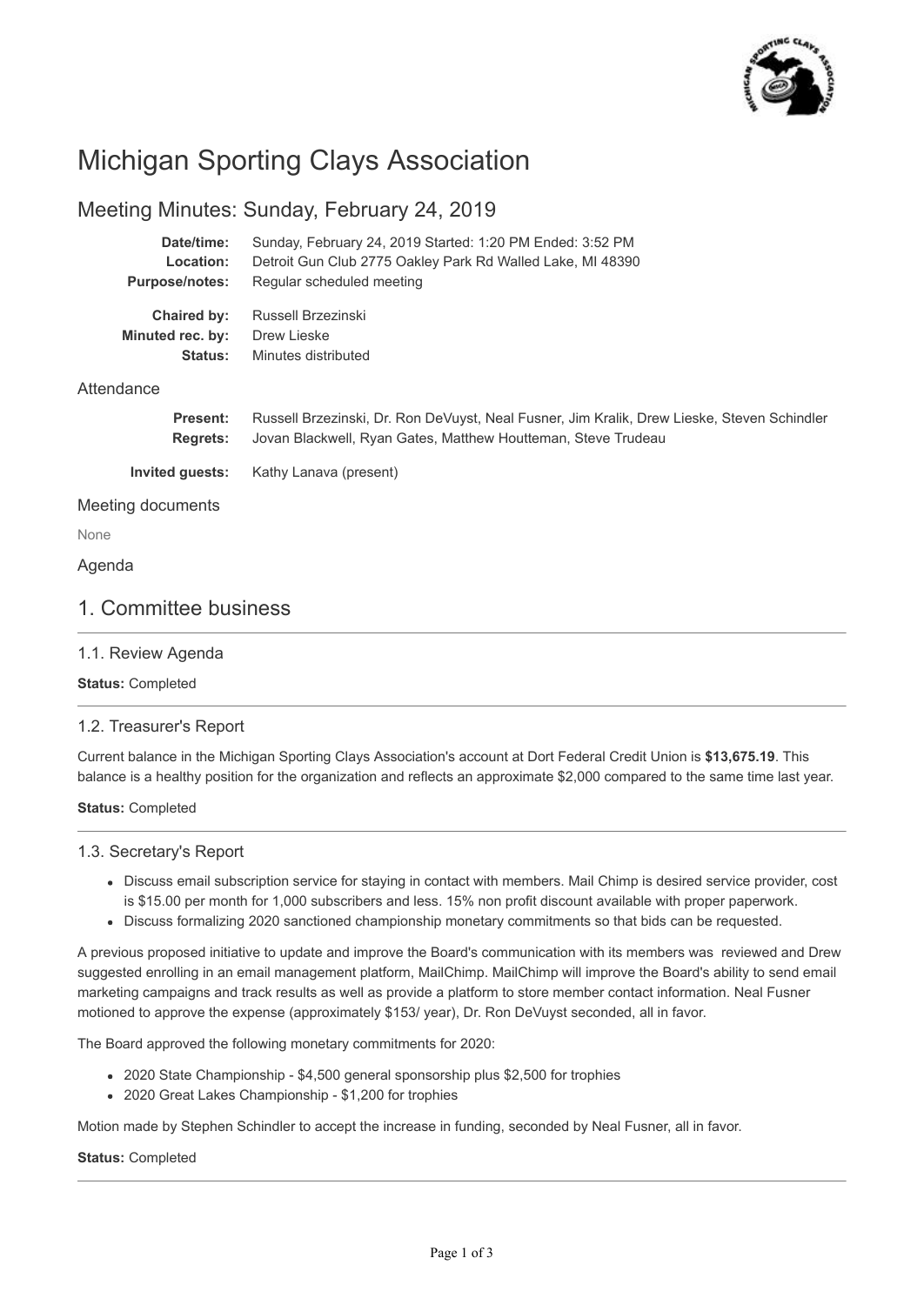

# 2. OLD BUSINESS

#### 2.1. Status of Trophy Update and Refurbishment

Ryan Gates nominated himself to obtain estimates and complete the trophy maintenance. He will report back to the Board with a plan by the February 24th meeting.

Trophy maintenance update tabled due as Ryan Gates could not attend. Neal Fusner advised that the trophies were delivered to Ryan for updating just days after the last meeting,

A motion was made by Neal to budget \$700 for all state team trophies for this year. Kathy Lanava seconded, all in favor.

#### **Status:** Completed

#### 2.2. By-Law Review

The Board is in the process of slowly re-accessing and improving the wording of the By-Laws. The following changes were made and approved:

#### Article IV

d. Any MSCA board members are required to attend all scheduled Board meetings. Typically, there are five to six meetings in a calendar year which will include physical meetings and/or conference calls as needed.

1. Absences. Two absences in a calendar year are allowed for any reason. If a Board member is more more than the two allowances, the Board will review the circumstances and may elect (by majority vote) to appoint a new Director from the MSCA membership to serve out the remainder of that incumbent's term. This new, substituted appointment, will carry with it all voting rights and responsibilities that were associated with the previous Director. A director may appoint a proxy as detailed in article XV.

e. Directors not serving as President, Vice President, Secretary, or Treasurer are required to duties on committees either as chair or member. Those duties or activities will be assigned by MSCA officers as needed to support MSCA Board of Directors initiatives.

f. All Michigan NSCA delegates will be sent an invitation by the MSCA Secretary to join the MSCA Board. Each Delegate must reply in writing (or via electronic mail) to either accept or decline the invitation to join the Board. Until such reply is received by the MSCA Secretary, the delegate will not be considered a member of the MSCA Board. All delegates accepting the invitation to join the Board will have full voting rights and will comply with attendance requirements and perform duties of a committee chair or member

#### Article VII - Membership and Responsibilities

a. Shall be allowed to come upon the grounds of any member club holding an open registered shoot and participate if they so desire. It is the responsibility of the individual member to display their current NSCA membership card. They are also responsible for paying all target fees when shooting registered targets.

b. Voting rights of MSCA membership. Including Board of Directors elections, State shoot selection, and other voting activities that may present themselves from the MSCA Board

c. Board of Directors Candidacy. Any voting member in good standing will be afforded the opportunity to run for the Board and serve as an elected director.

#### Article X - Annual Tournaments

#### *Michigan State Championship*

Host club selection to be made by MSCA general membership. All collected state shoot bids for the following will be presented to the MSCA membership at the current year's State Championship. MSCA shooters in good standing and in attendance at the current year's State Shoot will vote on the next years host club. Members of the host club who are working the State shoot and not participating are also eligible to vote provided they are members in good standing with the